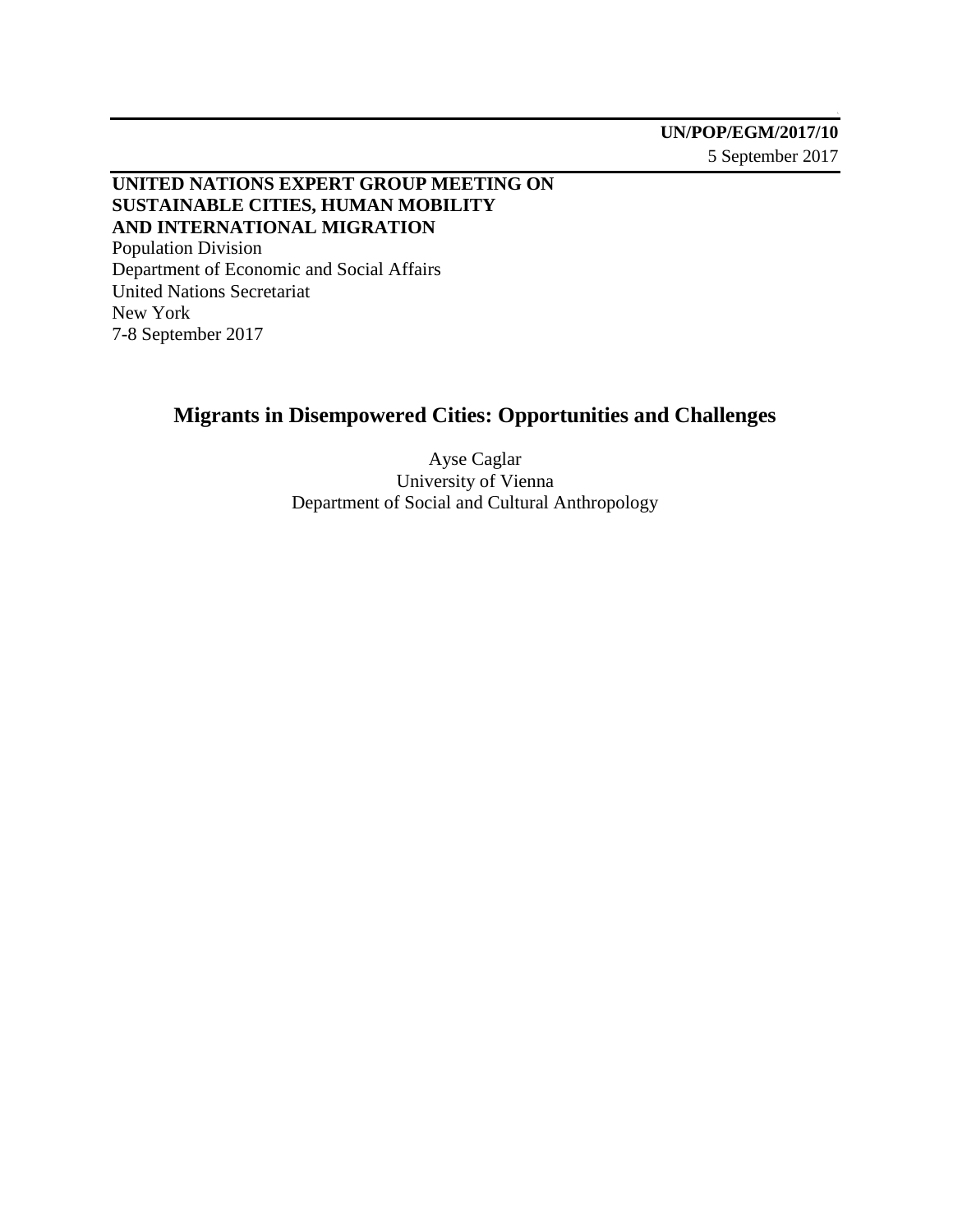## **Migrants in Disempowered Cities: Opportunities and Challenges<sup>1</sup>**

*Ayse Caglar*

 $\overline{a}$ 

*University of Vienna* 

*Department of Social and Cultural Anthropology*

I would like to start by underlining two points about the scholarship and policies on the relationship between migrants/migration and cities: 1) Except a few studies that focus on migrants' lives and social relations in cities that are not global centers of economic, political and cultural power, the scholarship and policies on the relationships between cities and their migrants mostly concentrate on urban centers of global power. It is for sure that, the 60% of the global population, which is projected to be living in cities in 2030, will not be living only in metropoles or cities of global power, thus there is need to study migrant settlement dynamics in cities of varying size and power. In fact there is already an increasing pattern of migrant/refugee settlement in cities that are neither metropoloes nor gateways. Thus there is an urgent need to rethink the settlement and the role of migrants within the processes that constitute cities with different configurations of economic, political, and cultural power. *We need to question the tendency for theorizing and driving policies from research on urban development and migrant settlement situated in urban centers of political, social, and economic power.*

2) *Urban redevelopment narratives mask growing inequalities, disparities in and between cities.*  Despite policies and scholarship that portray cities as engines of development generating wealth and new forms of governance and power in ways that would benefit the vast majority of urban residents, these urban redevelopment narratives mask growing inequalities within and between cities. They fail to acknowledge the fault lines, disparities, displacements, dispossessions and contestations underlying urban restructuring, which is celebrated as "metropolitan revolution" (Katz and Bradley 2013). There is an urgent need to address the interrelated processes of wealth generation through urban redevelopment, increasing disparities, and migrant settlement.

On the basis of these fault lines of research on migrants and cities we have identified, in our forthcoming book "Migrants and City-Making: Multi-scalar Perspectives on Dispossession", we (Nina Glick Schiller and I) called for 1) a focus on the relationship between migrant dynamics and urban restructuring in cities that lack adequate economic, political and cultural power, but are nonetheless shaped over time by regional, national, supranational and global dynamics and forces. Among such cities that experience restructuring processes from within a more structurally disadvantaged position than global centers of power, we focused on disempowered cities which are marked by loss of population, loss of tax base and above all loss of economic, political and cultural power. These are cities where economies have been decimated.

2) We also called for a new analytical vocabulary that would enable us to capture how city residents (including migrants) participate in the processes and struggles that remake their cities; to approach the urban inequalities and disparities in relation to the dispossessive processes and displacements underlying wealth generation through urban restructuring; to capture the interdependencies among these processes as well as the common conditions of precarity and

<sup>&</sup>lt;sup>1</sup> This brief background is based on "Migrants and City Making: Multi-scalar Perspectives on Dispossession" (Caglar and Glick Schiller, Duke University, forthcoming)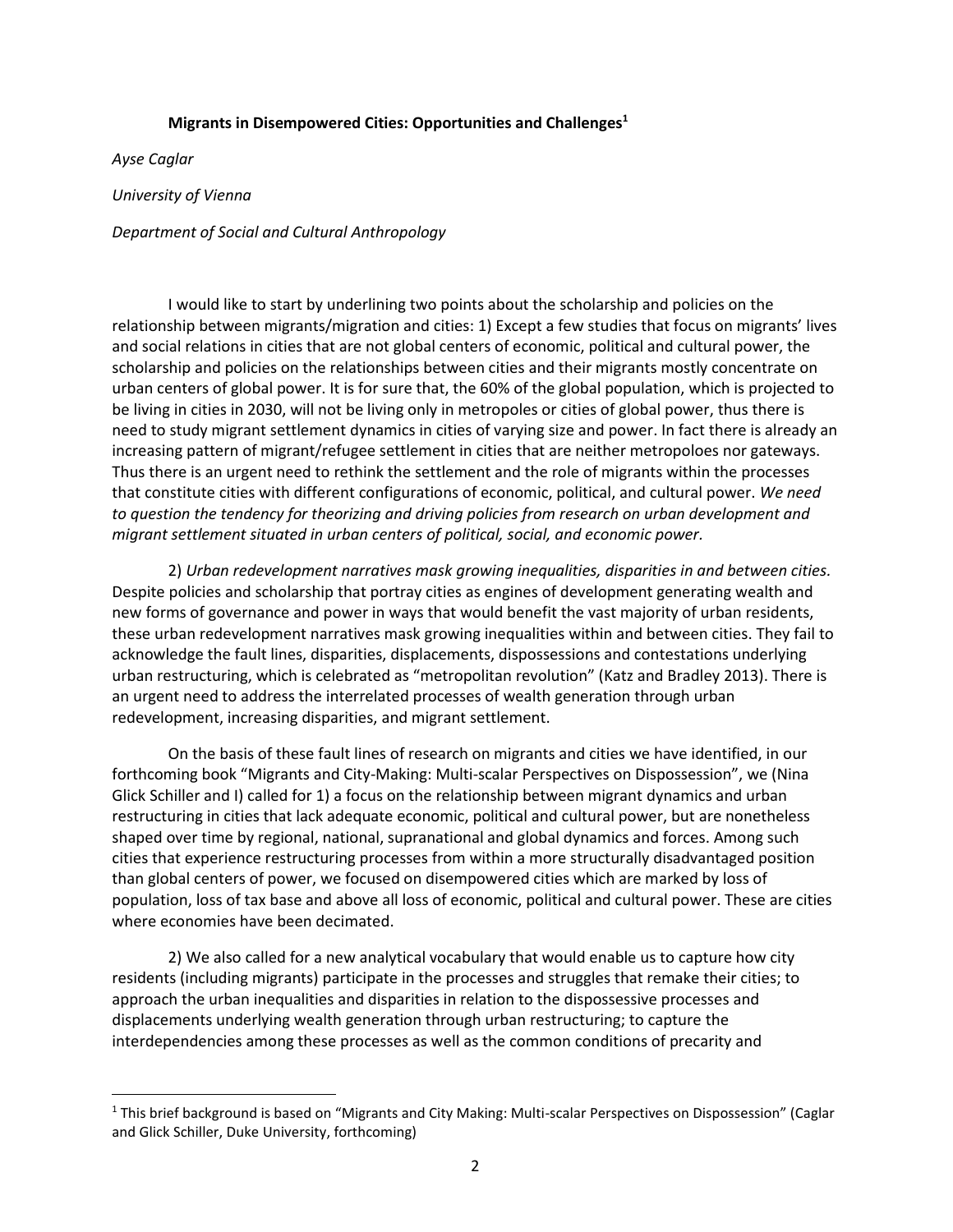displacement, which mark the lives of many urban residents (migrant, as well as non-migrant), which are often glossed over by urban redevelopment narratives.

By using displacement as an "analytic tactics" (in the sense Sassen uses it (Sassen 2013), we try to make visible series of interrelated processes which are obscured by the concept of "mobility". The concept of 'mobility" fails to draw attention to the importance of looking at the interrelations between displacement, dispossession and accumulation. In contrast to the concept of "mobility", the concept of displacement might enable us to draw attention to the processes underlying migration and see how seemingly independent processes and locations as well as institutions are ultimately connected with each other (which remain disconnected in migration scholarship) (Miraftab 2014).

As the critical scholars of mobility underline, mobility is a slippery concept in analyzing migration and migrants' relations to city-making. The nation-state often occupies a central role in defining and institutionalizing what counts as mobility and what kinds of mobilities are rendered invisible (Glick Schiller and Salazar 2012). Not every mobile person is designated as a "migrant" (for e.g expats) and there are many people designated as migrants who had not moved from anywhere to anywhere (for e.g the so-called third generation).

Urban redevelopment, primarily based on the restructuring of capital, involves constitutive processes of displacements and dispossessions. Thus it is important to draw attention to these processes, which are crucial for the accumulation of wealth and the revitalization of cities. The lives of increasing numbers of people around the world are becoming precarious. In cities, the displaced are becoming urban precariats (Standing 2011) – people who have never moved, but have none the less been socially dispossessed and displaced, and people who have migrated either within or across borders only to face another cycle of displacement within urban regeneration.

In our analysis of three disempowered cities (Manchester, NH, USA, Halle an der Saale, Germany and Mardin on the border of Turkey and Syria)<sup>2</sup>, we explore forms and processes of dispossession and displacement and ask how, when, and with what consequences dispossessed and displaced people, both migrants and non-migrants, reconstruct their lives within these urban restructuring processes in these cities i.e. how are they emplaced within the dynamics of urban redevelopment in these disempowered cities.

Like the concept of displacement, emplacement is also central to the analytical framework we are proposing. We define emplacement as the relationship between the continuing restructuring of place within multiscalar networks of power, and a person's efforts, within the barriers and opportunities that contingencies of local place-making offer, to build a life within networks of local, national, supranational, and global interconnections (Caglar and Glick Schiller forthcoming).

It is a processual concept, which allows us to situate all residents of a city within transformations of space over time by linking, space, place, and power (Smith 2002, Massey 2005 and Harvey 2006).

Unlike the terms integration or assimilation, or discourse that targets migrants as threats to social cohesion, the concept of emplacement both invokes a sense of place-making and allows us to focus on a set of experiences *shared* by people who are generally differentiated by scholars and policy makers as either migrant or native. By speaking of emplacement we can situate migrant and non-migrant displacements within globespanning, but locally and temporally situated neoliberal processes of the destruction and reconstitution of capital.

 $\overline{a}$ 

<sup>&</sup>lt;sup>2</sup> The three cities differ in historical trajectory and in recent population —Manchester, 110,229; Halle,  $(238.321)$ ; Mardin center 156,660; [greater Mardin 796,591] (US Census 2017a; City of Halle 2016; Mardin Yerelnet 2016).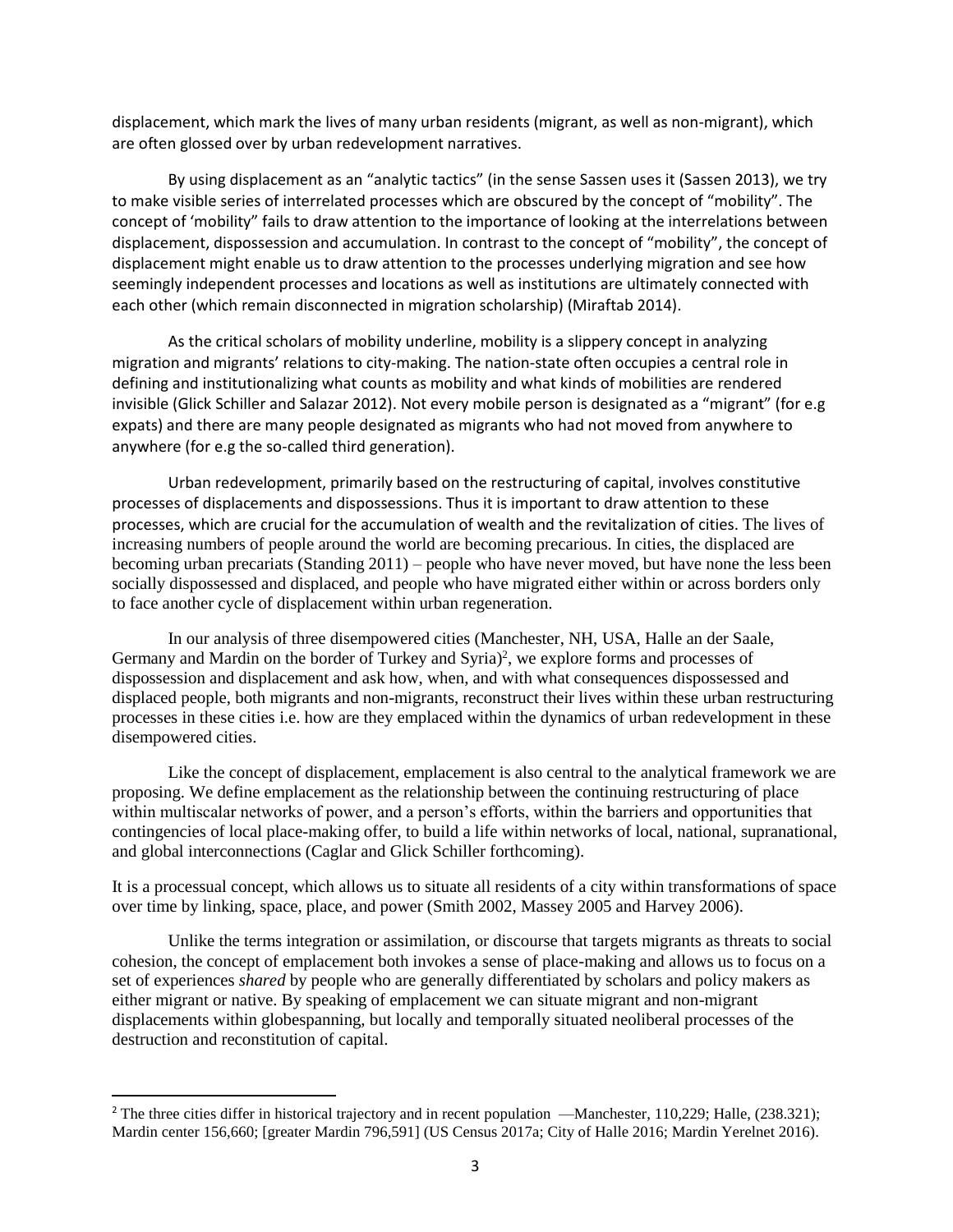However it is important to note that we do not use displacement simply as another word for mobility and emplacement simply as another way of saying integration. Displacement and emplacement are interrelated processes of the restructuring of space and social relations at particular points in time and within our analytical framework they take place as part of the accumulation of capital by multiple forms of dispossession.

This conceptual network enables us to move beyond the binary between migrant and non-migrant in approaching the dynamics of migrants and those who see themselves as natives in city-making within the same analytical framework so that we could address common conditions of precarity and displacement many urban residents are subject to. By situating migrants as contemporaries of all other urban residents, and by analyzing their practices as coeval, it becomes clear that all city inhabitants (migrant or not) build their lives configured within processes of displacement and emplacement that enabled and shaped by the power geometry at that historical conjuncture.

## **Utility of Focusing on Disempowered Cities**

On the basis of a comparative study, we explored the emplacement of migrants in three cities: Manchester, Halle, and Mardin, which are disempowered in terms of their access to national power, capital investments, adequate global talent and their position within global networks of power. Consequently these are cities with limited resources available for their residents.

Explicating the relationship between cities and their migrants, as they become part of projects of urban transformation in disempowered cities is particularly important for migration scholars and policy makers. First, *in cities that are not global powerhouses*, the *multiple ways* migrants contribute to the multi-faceted aspects of city-making can be more readily studied. Although migrants' multiple pathways of emplacement are present in more powerful cities studying them in cities of limited power and resources might provide new insights into the different *opportunites* that emerge in these places for migrant emplacement as well as insights into the dynamics, contradictions, and effects of dispossessions and displacements underlying capital accumulation through urban restructuring. The fault lines of these processes become more visible in these disempowered cities. Furthermore, we note that local leaders and policy makers in disempowered cities often become more aware of the importance of migrants and minorities in urban redevelopment than do similar actors in more powerful cities. Second, these marginalized cities provide a good entry point to counter the methodological nationalism of most of migration and policy studies, which generate theory and policies from the particular experiences of metropoles or gateway cities ignoring the differing dynamics in cities of varying power.

Here it is important to note that the broader context of city leaders' strategies and policies of seeking accumulation by revitalizing the city is the context of neoliberal globalization. This is a context within which cities came to play prominent roles as strategic nodes of capital flow and units of governance with powers of taxation and local development. This is the context in which cities increasingly unleash themselves as engines of economy, centers of trade, investment and innovation from the federal and national state and this unleashing, related with the restructuring of capital, is part of the changing configurations of state and local power. These dynamics alter the value regimes in cities. *All urban resources acquire a new value* within the cities' competition to reach out global, regional, state, non-state and supranational institutions (and their funds) *to attract capital/investments to the city*. Different segments of city's population, places, practices, built environment, histories acquire value once they become assets for capital accumulation through urban regeneration. Faced with these challenges city leaders of disempowered cities also revisit their cities' resources. Migrants and refugees often become valorized in these processes. Because of this broader context and the importance of attracting capital and investment to the city, migration and migrant friendly narratives of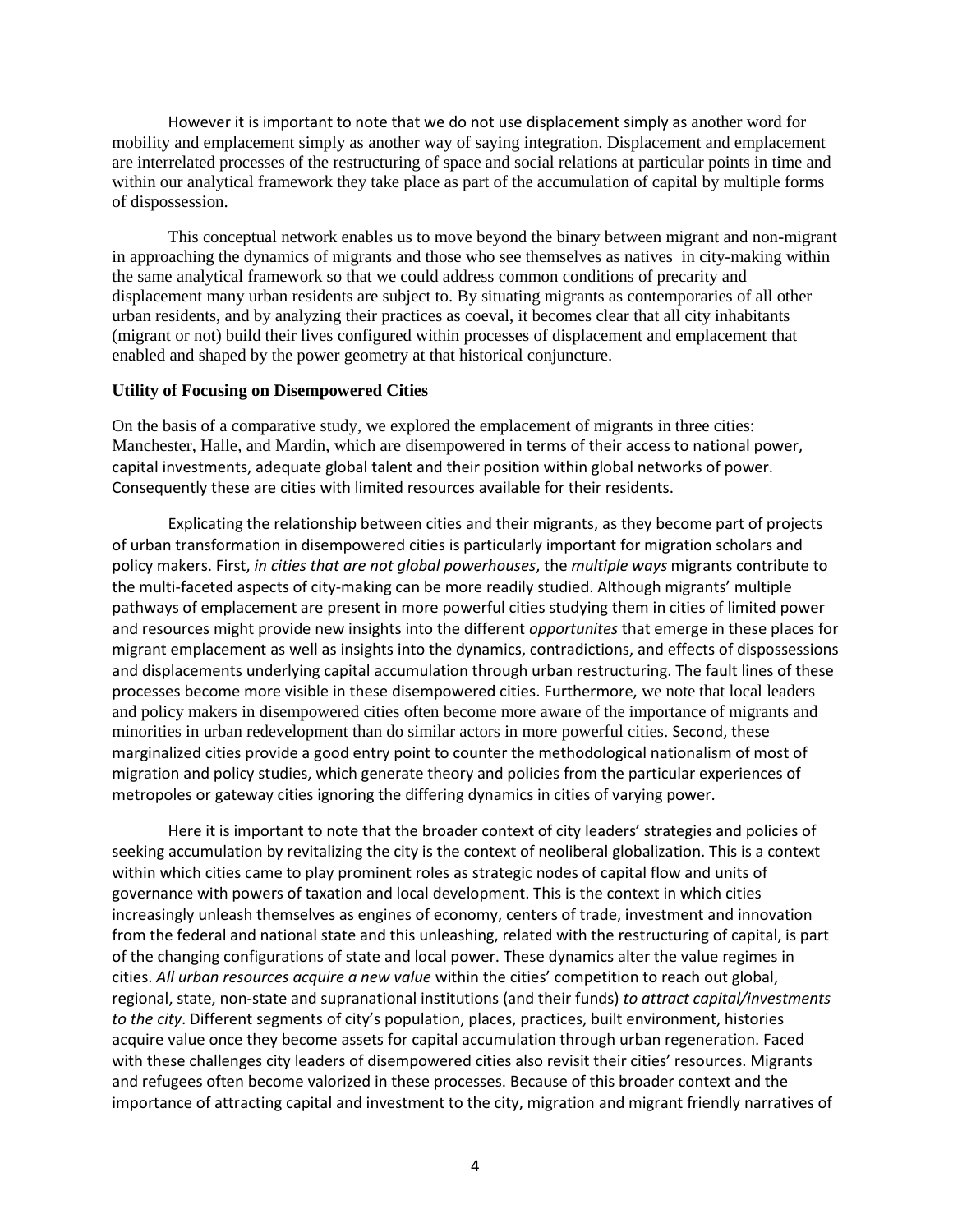such disempowered welcoming cities are closely enmeshed with business and investment friendly narratives.

As our research showed, despite different regional histories and different institutional and discursive resources available for economic and urban development in the cities we focused on, city leaders responded to their relative disempowered situation and the challenges of restructuring of capital by embracing welcoming narratives that placed migrants/refugees as well as returnees/minorities as crucial to the economic growth and prosperity of their cities. Moreover, the revitalization of city centers and the presence of migrants/ refugees become also important to perform the safe, open, and business friendly environment of the city. This is important to attract domestic and multinational capital to the cities, which often had to fight with their negative images as racist, dangerous, shrinking or declining.

Thus the welcoming narratives in disempowered cities emerged as part of these efforts and strategies to generate wealth by attracting capital, investment and people to the city, so that they could re-empower the city by altering its regional, national and global connectedness in networks of power.

In our comparative study, we utilized a set of variables that occurs in all the cities, including each city's: trajectory of disempowerment, plans and projects for urban restructuring, references to migrants within its rebranding narratives; capital and investments attracted to the city; the degree of investment in services for migrants, and opportunities for migrant emplacement within multiscalar regeneration processes. Within this comparative framework we examined variations in migrant and non-migrant processes of displacement and emplacement. Though the size of migrant/minority populations is important in different aspects of displacement and emplacement, our research demonstrated that, within urban regeneration projects and narratives, the presence and the capacity of migrants to access networks of power does not necessarily correlate with the size of the migrant population.

The following *similarities* emerged among these seemingly disparate cities: We found that while migrant friendly narratives did not develop into migrant specific policies with clear budgeting/funding, the business/investment friendly narratives developed into a plethora of programmes and incentives to attract capital and investment. These included subsidies, tax rebates, abolishment of business and corporates taxes, provision of public resources (commons and treasury land) to corporate capital below market prices. Thus city regeneration in disempowered cities was shaped by a dependence on public funding, which was very weak in these cities to start with.

Although these cities attracted some corporate and private investors, and multinational investments, public revenue streams of these cities did not increase. On the contrary, all these regeneration projects left the city with even fewer resources for public services. In fact in all these cities, the city debt increased after a decade of urban regeneration.

Migrants/ refugees or the impoverished residents often became assets for the city developers to access supranational (such as EU, UNDP, UNESCO) and public funding (such as HUD) for the regeneration/renewal projects which were than channeled into rebuilding efforts that ultimately filled the coffers of developers, multinational corporations, and public-private partnerships. In three of the cities, disparities and poverty increased, dispossessions and displacements intensified.

## **Opportunities and Challenges**

These dynamics lead to two contradictory developments providing opportunities and challenges to migrant emplacement in all three cities. First, the disempoweredness of these cities ironically